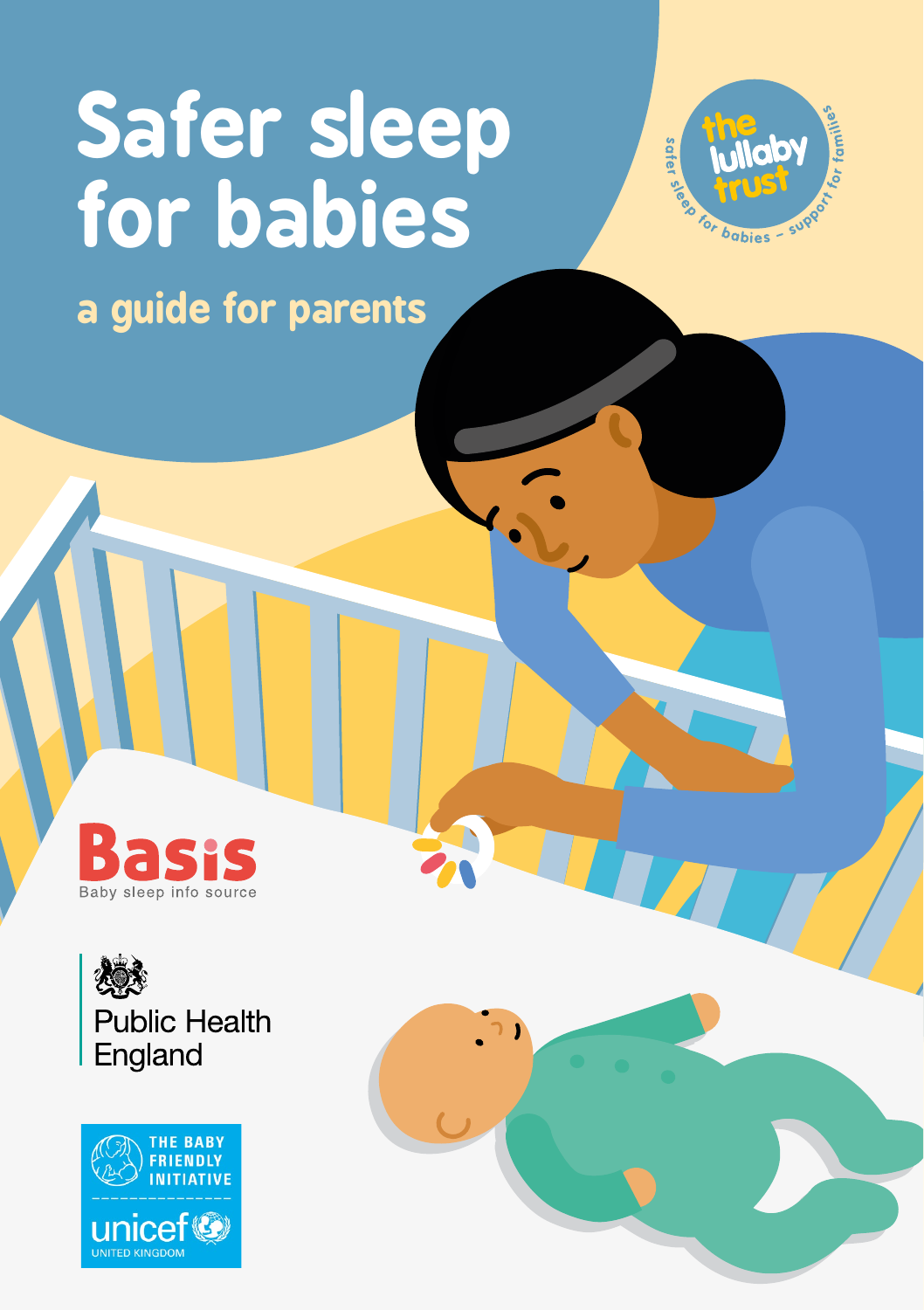## **Safer sleep for babies**

The information in this booklet about safer sleep has saved many babies' lives. It is all backed by research that has shown how to reduce the chance of babies dying suddenly with no explanation (known as sudden infant death syndrome, SIDS, or cot death). To reduce the chance of SIDS, families should follow this key advice for baby sleep.

**Put babies on their BACK for every sleep**

**In a CLEAR, FLAT SLEEP SPACE**

**Keep them SMOKE FREE day and night**

## **Always place your baby on their back for sleep**

- Put your baby down on their back, not their front or side, for every sleep
- No special equipment or products are needed to keep them on their back
- Once they start to roll from front to back by themselves, you can leave them to find their own position for sleep
- Tummy time while awake can help to strengthen the muscles they need for rolling

**Reason:** many more babies have died suddenly when placed to sleep on their front or side, than on their back. Since the Back to Sleep campaign in 1991 the rate of SIDS has dropped by 79%

## **Give your baby a clear, safe sleep space, in the same room as you**

For most babies a clear sleep space will mean a cot or a Moses basket, but for some babies sharing an adult bed may be an alternative.

Whatever space you choose, it needs to be:

- A firm flat mattress with no raised or cushioned areas
- No pillows, quilts or duvets, bumpers
- No pods, nests or sleep positioners
- Make sure your baby's head is kept uncovered so they don't get too hot





Babies should always be in the same room as you for the first six months for sleep, day and night. This doesn't mean you can't leave the room to make a cup of tea or go to the toilet, but for most of the time when they are sleeping they are safest if you are close by.

**Reason:** soft or raised surfaces, pillows or quilts can increase the chance of SIDS by making it difficult for babies to breathe or cool down. The chance of SIDS is lower when babies sleep in a room with an adult than when they sleep alone.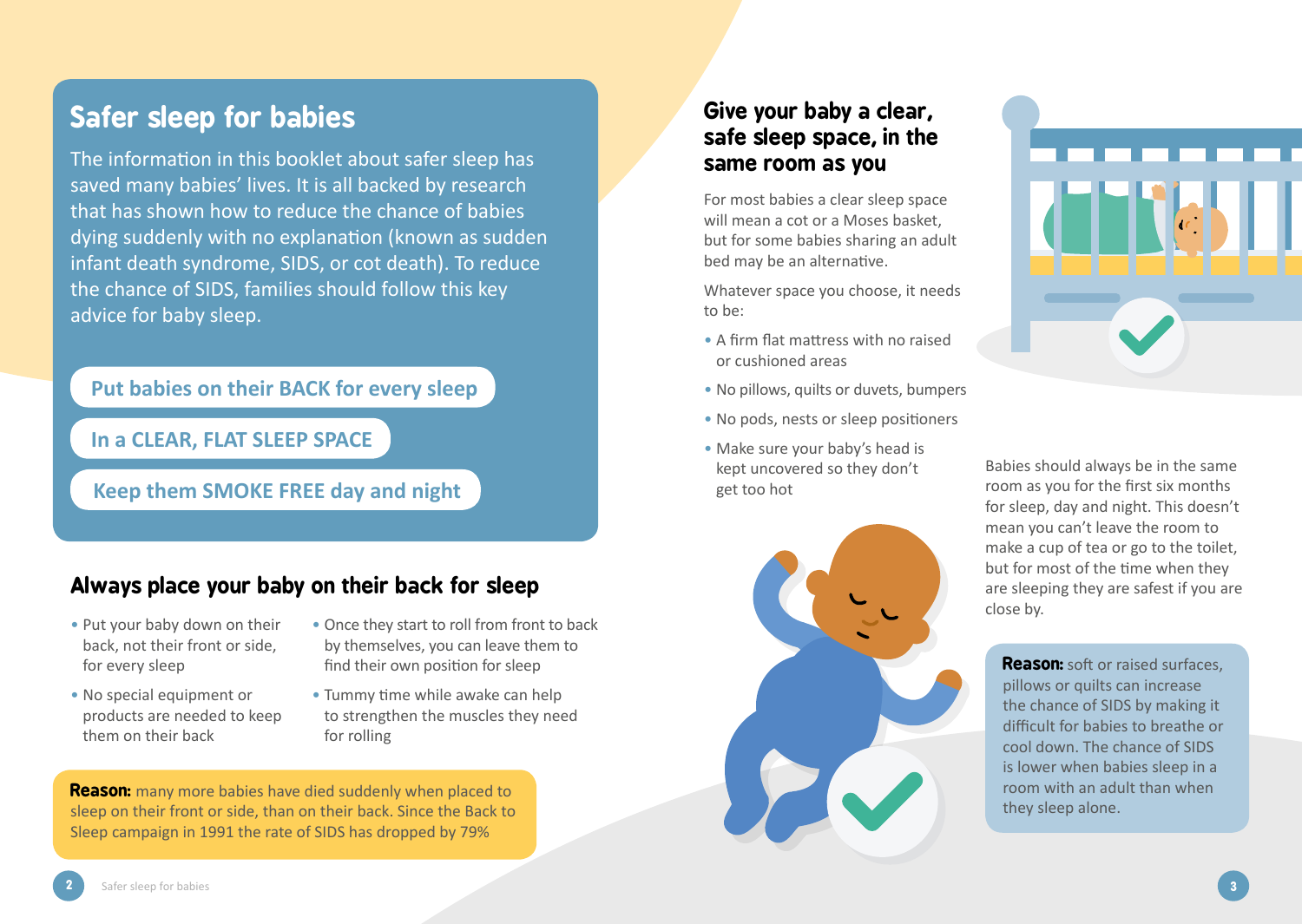### **Keep your baby smoke free before and after birth**

- Smoking in pregnancy greatly increases the chance of SIDS – all pregnant women should make every effort to take up the help to stop smoking provided locally
- You should also avoid being exposed to others' smoke when you are pregnant if your partner smokes they can get help to quit too
- Keep your baby away from smoke in your home, car and out and about

**Reason:** babies who are exposed to tobacco smoke before or after birth have a much greater chance of SIDS than babies who are kept smoke-free.

## **Breastfeeding**

- Breastmilk and breastfeeding provides all the nutrition your baby needs for the first 6 months and protects them against infections and diseases
- Breastfeeding lowers the chance of SIDS

If you need more help with breastfeeding talk to your midwife or health visitor or call the National Breastfeeding Helpline on 0300 100 0212

**Reason:** SIDS risk is halved in babies who are breastfed for at least 2 months.



It is dangerous to share a bed with your baby if:

- you or anyone in the bed has recently drunk any alcohol
- you or anyone in the bed smokes
- you or anyone in the bed has taken any drugs that make you feel sleepy
- your baby was born prematurely (before 37 weeks of pregnancy) or weighed under 2.5kg or 5½ lbs when they were born.

## **Tips for safer bed sharing**

In these scenarios, it is always best to put baby in their own safe sleep space such as a cot or a Moses basket. Keeping the cot or Moses basket next to the bed might make it easier to do this.

**Reason:** studies have found that bed-sharing with your baby after drinking alcohol or using drugs has a very high risk of SIDS. Sleeping close to a smoker also greatly increases the chance of SIDS. Premature and very small babies have a greater chance of SIDS when they share a bed with an adult.

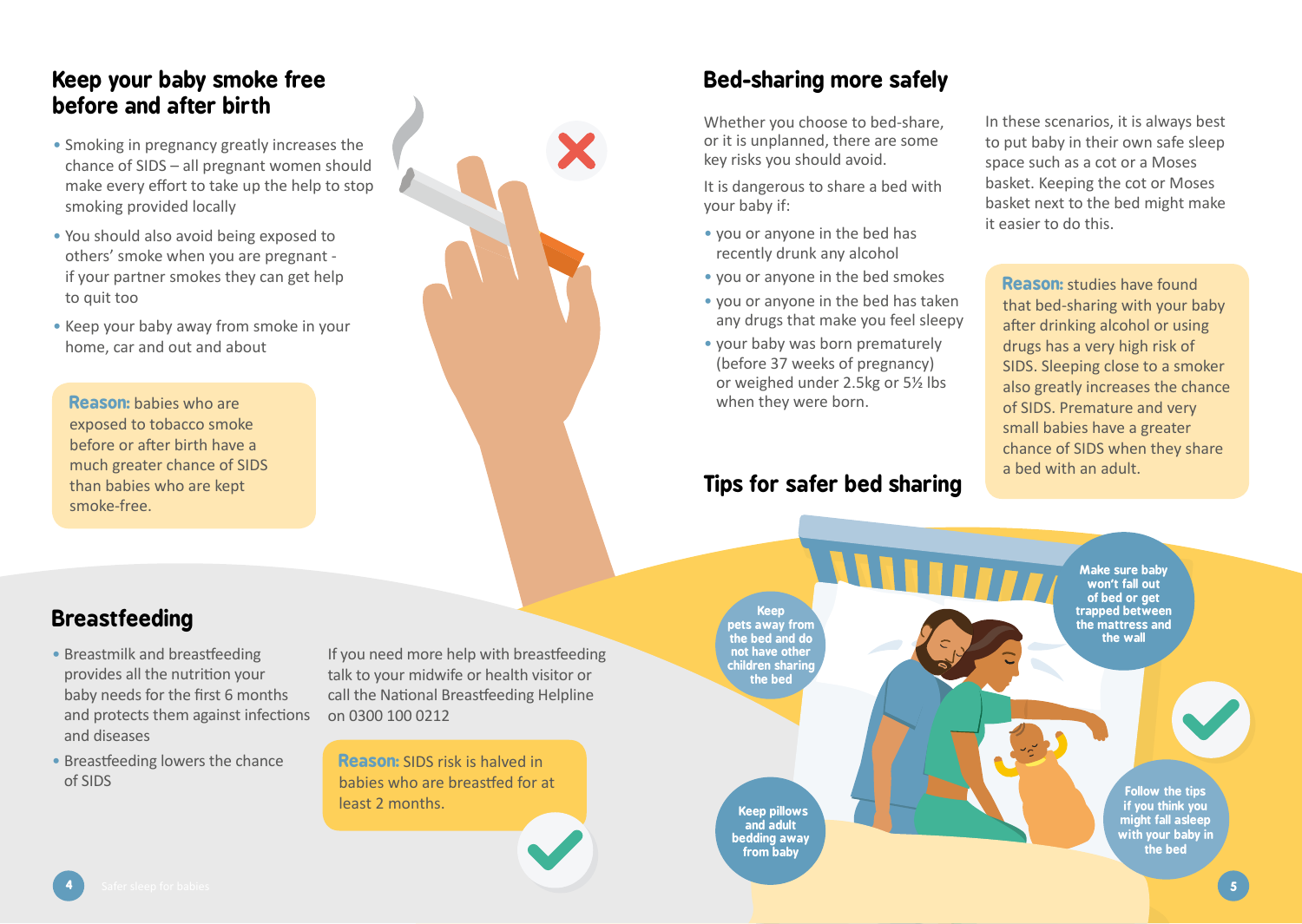## **Never sleep with your baby**

Sofas and armchairs are dangerous places to fall asleep with your baby – move somewhere safer if you might fall asleep.

**z z Reason:** the risk of SIDS is 50 times higher for babies when they sleep on a sofa or armchair with an adult. They are also at risk of accidental death as they can easily slip into a position where they are trapped and can't breathe.



Any time you think you might fall asleep with **your baby make sure they are on their back in a clear safe space. If you are breastfeeding whilst lying down, make sure your baby cannot roll on their front. Try and keep your baby on their back, or move them onto their back once they have been fed.** 

**If you follow the advice in this leaflet for every sleep, the chance of SIDS is very low. Do not worry alone – if you have a question ask your midwife or health visitor or contact The Lullaby Trust or Basis.**

> **Remember:** if you think your baby is showing any signs of being unwell, always seek medical advice